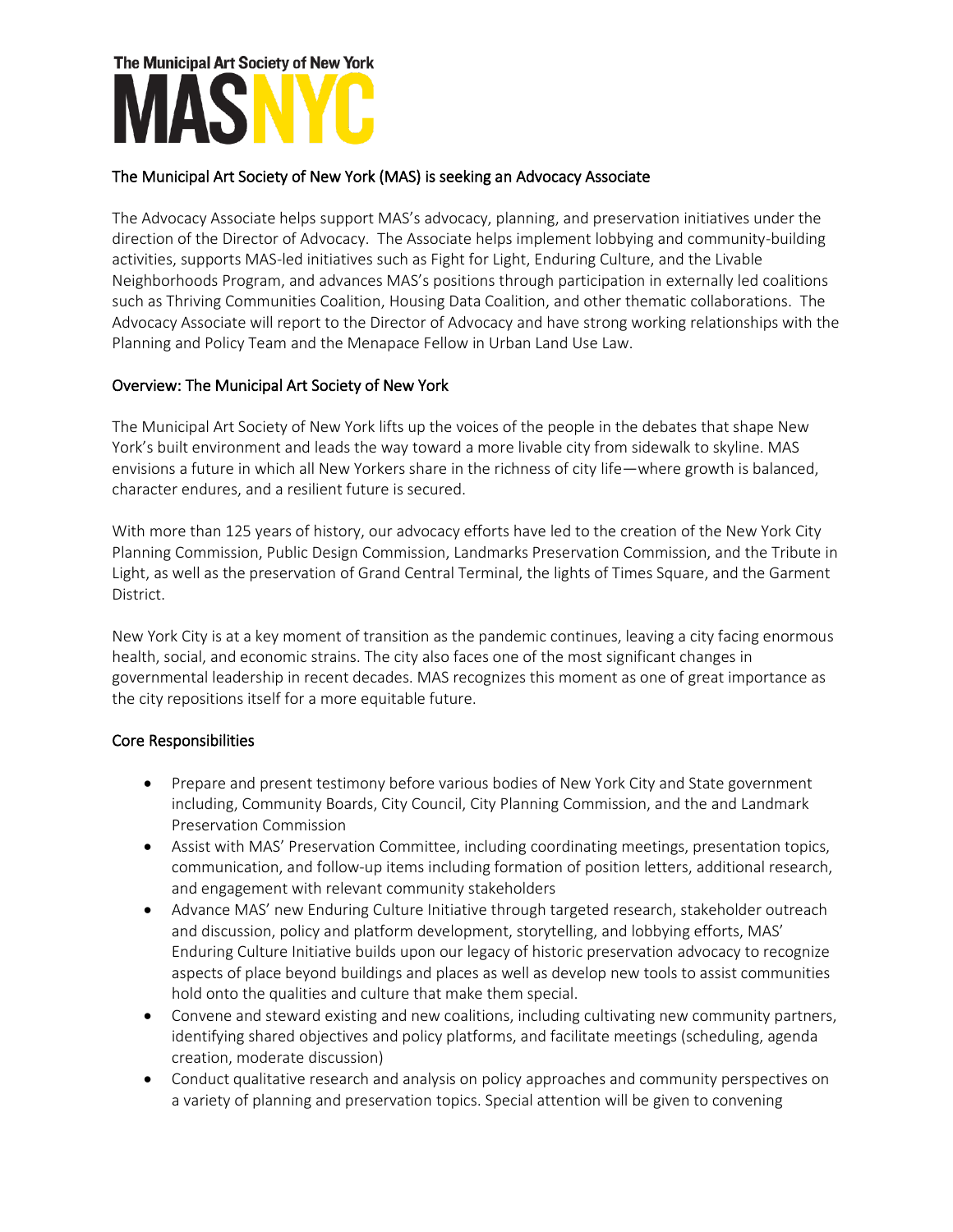## The Municipal Art Society of New York

conversations, holding space for difficult topics, and finding agreement between opposing points of view.

- Support the Livable Neighborhoods Program through cohort management, curriculum implementation, and alumni engagement
- Contribute to written, visual, audio, and other presentation materials for MAS campaigns, special projects, actions, and advocacy campaigns (including action alerts, web copy, and community resource guides)
- Track evolution of relevant city and State legislation and community engagement and/or planning processes as assigned, including attendance at meetings, documenting community priorities, and significant conflicts and areas of agreement
- Maintain positive relationships with key constituencies, staff, and external partners
- Represent MAS in coalitions, events, and panels where needed
- Other duties as assigned

## Qualifications

Bachelor's degree in Preservation, Community Development, Planning, or related field and three (3) years of related experience required in advocacy, organizing, or preservation.

Master's Degree may substitute for two (2) years of experience.

Successful candidates will also show the following characteristics and skill sets:

- Working knowledge of relevant city and state agencies and processes involved with the built environment
- Emotional intelligence and cultural competency
- Political Savvy and experience with campaigns, coalitions, and/or community-driven advocacy
- Strong written and oral communication skills
- Ability to distill complex information toa diverse audience
- Activation strategies to increase public buy-in on initiatives
- Experience with advocacy groups and an understanding and appreciation of public policy, city building, architecture, design and preservation that drives the work of the Municipal Art Society
- A commitment to expanding the capacity for community-based planning
- An ability to lift up underrepresented voices within critical conversations

### Work Culture and Employment Goals

Our staff includes planners, design experts, historians, civic leaders, community builders and advocates who love New York City. We work collaboratively across departments and with a wide variety of partners from across the boroughs. We hope you or someone you know can join us in our work! The Municipal Art Society of New York is an equal opportunity employer and seeks qualified applicants without regard to race, color, sex, religion, national origin, age, disability, marital status, or sexual orientation. MAS is committed to cultivating a staff with diverse backgrounds and life experiences that is representative of the communities in which we live and work.